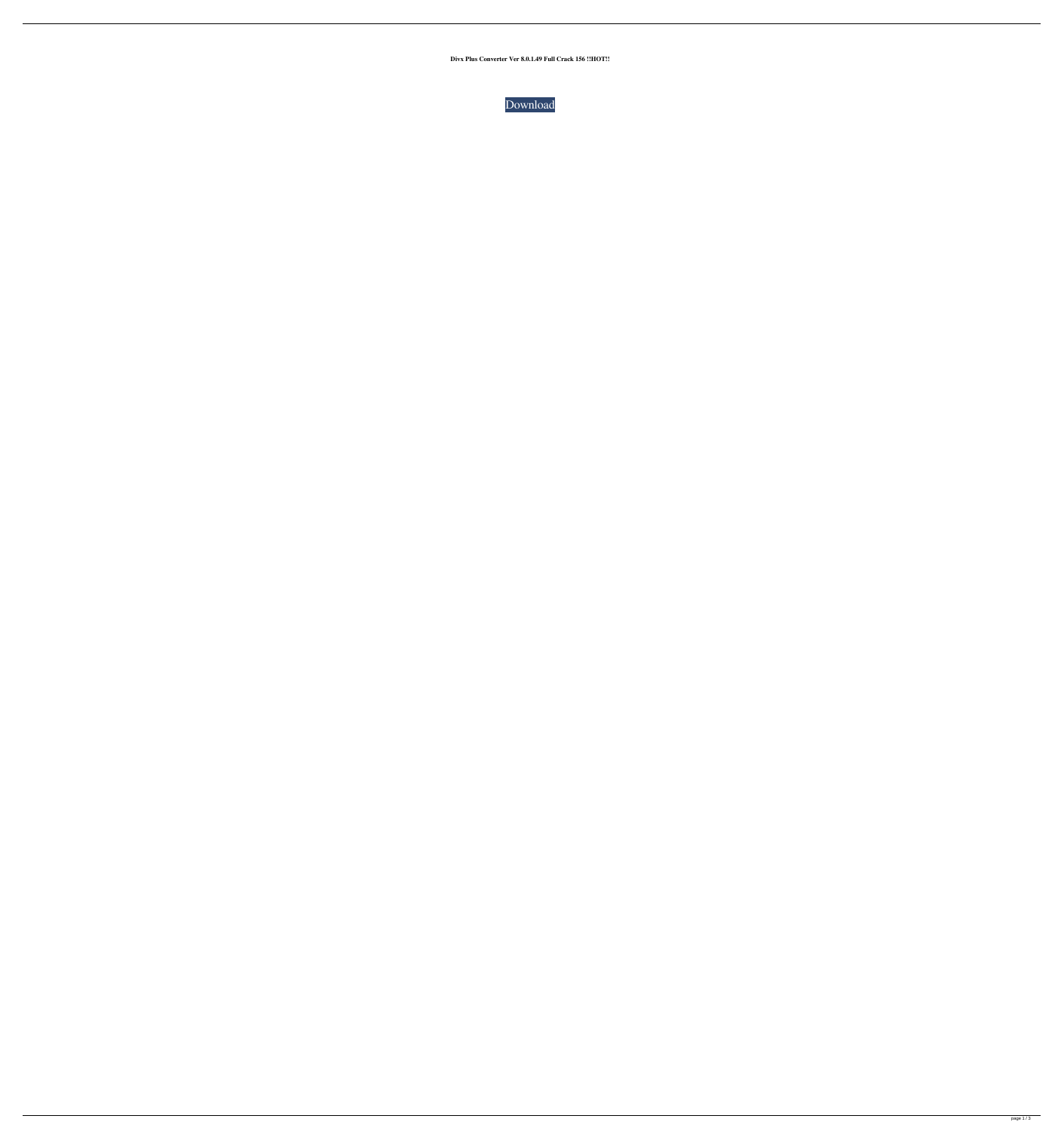Ive encountered a situation where it would be convenient to automatically execute SQL Task for this, but ideally I would be convenient to automatically execute SQL Task to do this. The reason I want to use an Execute SQL T If I wrap the Execute Process Task, and that Process Task, and again by the Process Task). If the package is executed twice (once by the Process Task, and that Process Task). If the package fails, that second instance of t The original sentence is from a manner are is flow to do this? A: I recommend a wrapper package that will run the package and a separate utility that will run the SQL script and set a flag indicating if there were any erro